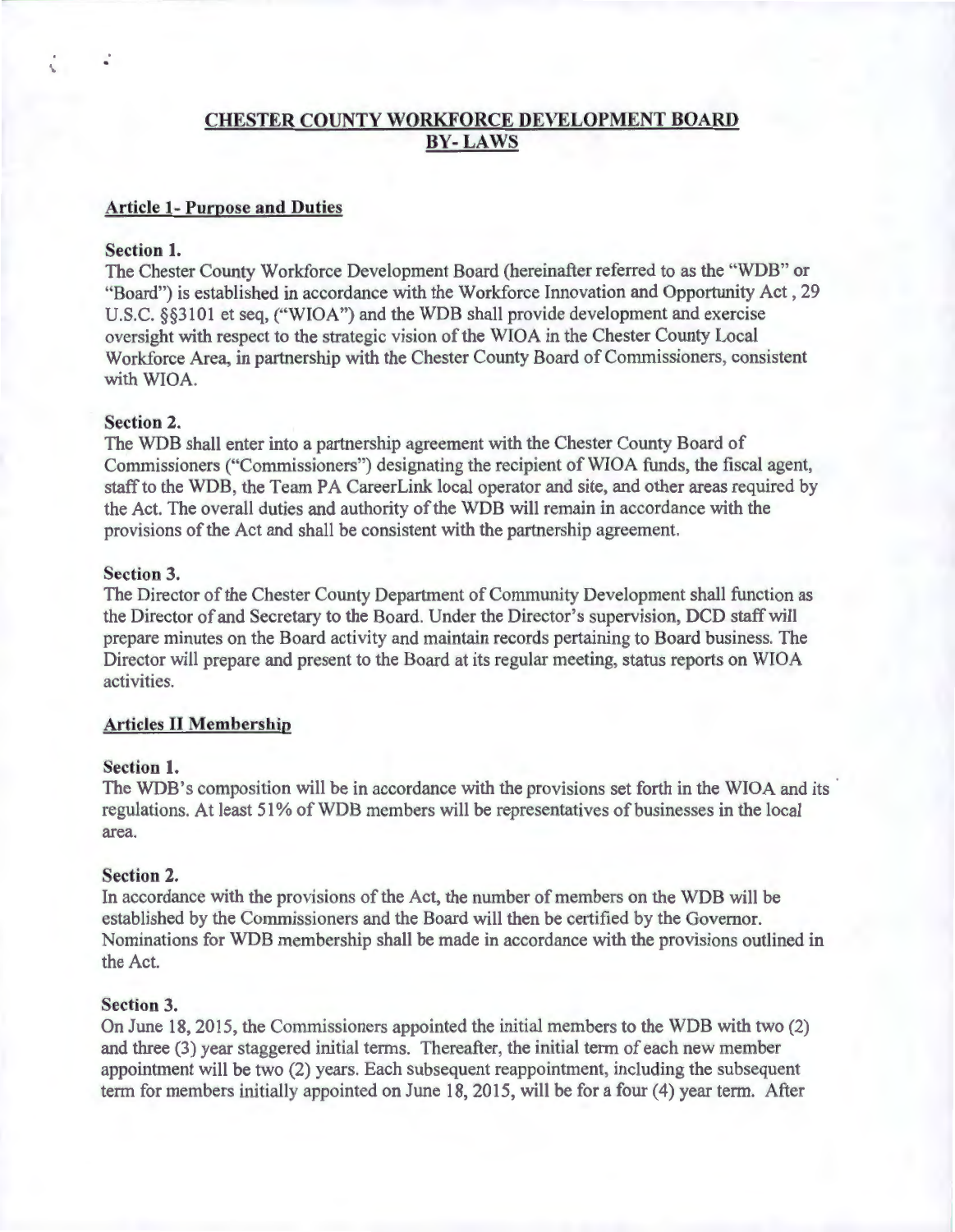completing their initial term, a member may serve one (1) additional term, for a total of two (2) consecutive terms on the WDB, and must have at least a one (1) year break in service before returning to WDB membership.

### **Section 4.**

WDB members shall not delegate their duties to proxies or alternates.

### **Article III -Meetings and Quorums**

### **Section 1.**

A quorum shall be a simple majority of the active members. A motion can be passed or defeated by a majority of those members voting at a meeting where a quorum has been established. In the event of a tie vote, the Chair shall cast the deciding vote.

### **Section 2.**

The WDB shall hold regular meetings, in compliance with the Sunshine Act, at a time and place determined by the membership. Written notice of each regular and special meeting will be sent to the membership specifying time, date and location of the meeting.

### **Section 3.**

WDB committees shall meet at the call of the WDB chair or committee chair.

#### **Section 4.**

Minutes shall be kept of all full WDB and committee meetings and shall be approved at the next full WDB meeting.

#### **Article** IV- **Chairman**

#### **Section 1.**

The Chair of the WDB shall be the principal executive officer of the WDB.

# **Section 2.**

The Chair shall be elected by the WDB membership from among the business sector representatives on the WDB in accordance with the provisions outlined in the WIOA. The Vice Chair shall be elected by the WDB membership from among the members on the WDB. The term of office for the Chair and the Vice Chair shall be two years, beginning October 1<sup>st</sup> of each year beginning in 2012, and each may be re-elected for subsequent terms. The Chair and Vice Chair shall remain in office until such time as they are re-elected or their replacement takes office. Other officers, determined as needed by the Chair, may be elected by the membership.

### **Section 3.**

The Chair shall preside at all the meetings of the WDB. In the absence of the Chair, the Vice Chair or the Board secretary may preside.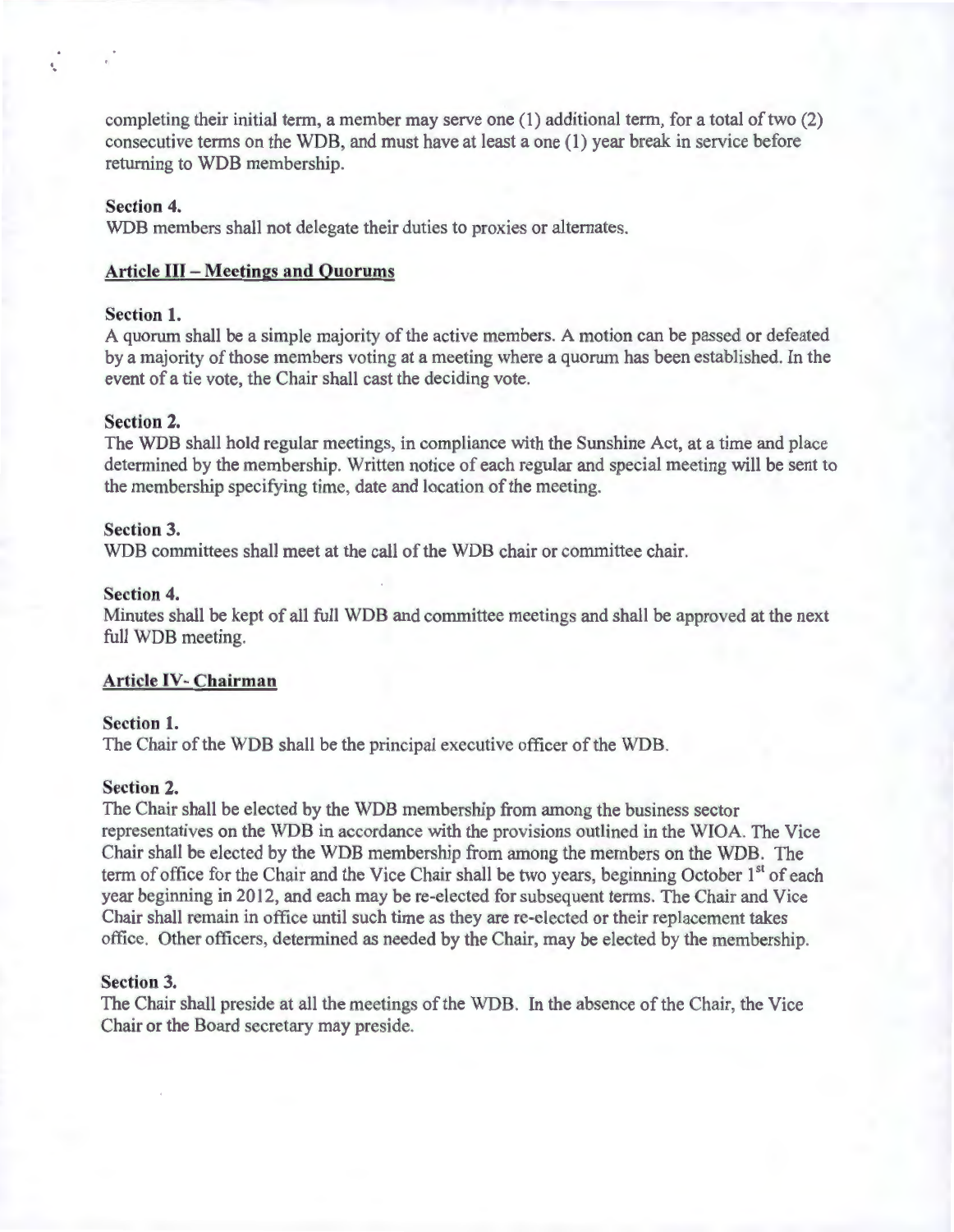# **Section 4.**

·.

The Chair, Vice Chair and other officers that may be elected by the membership may be removed by the Board in the event the officer no longer holds the position or status that makes him/her eligible to be a WDB member, if the member has been removed by the Commissioners, as may be determined by the Board from time to time or where may be required by law.

### **Article V- Voting**

#### **Section 1.**

Each member of the Board shall have one vote, except that no member may cast a vote that directly or indirectly affects the organization they represent.

# **Section 2.**

Only Board members in attendance at Board meeting may vote on matters brought before the WDB.

#### **Section 3.**

The WDB will abide by the Conflict of Interest Laws of the Commonwealth of Pennsylvania and the Code established by the Human Resource Investment Council (attached hereto) and the following in regard to conflicts of interest:

- A. A WDB member may not vote on any matter that would provide direct financial benefit to the member or the member's immediate family, or on matters of the provision of services by the member or the entity the member represents.
- B. A WDB member shall avoid even the appearance of a conflict of interest. Prior to taking office, each WDB member shall sign the Conflict of Interest Code form and complete Financial Interest Statement forms. The WDB shall appoint an individual to timely review the disclosure information and advise the WDB Chair and appropriate members of potential conflicts.
	- a. Signed Conflict of Interest Codes shall be maintained by the WDB and be available for review by the Pennsylvania Department of Labor and Industry.
	- b. Members appointed to the WDB meet the definition of public officials as outlined in the Commonwealth of Pennsylvania Management Directive 205.10 Amended and Financial Disclosures required by the Public Official and Employee Ethics Act. Public officials are required to complete and file Financial Interest Statements each year the position is held and the year following the end of service. Forms shall be submitted on or before May 1 for the prior calendar year, or at such other time as may be established by the Commonwealth.
- C. Prior to a discussion, vote or decision on any matter before the WDB, if a member, or a person in the immediate family of such member, has a substantial interest in or relationship to a business entity, organization or property that would be affected by any official WDB action, the member shall disclose the nature and extent of the interest or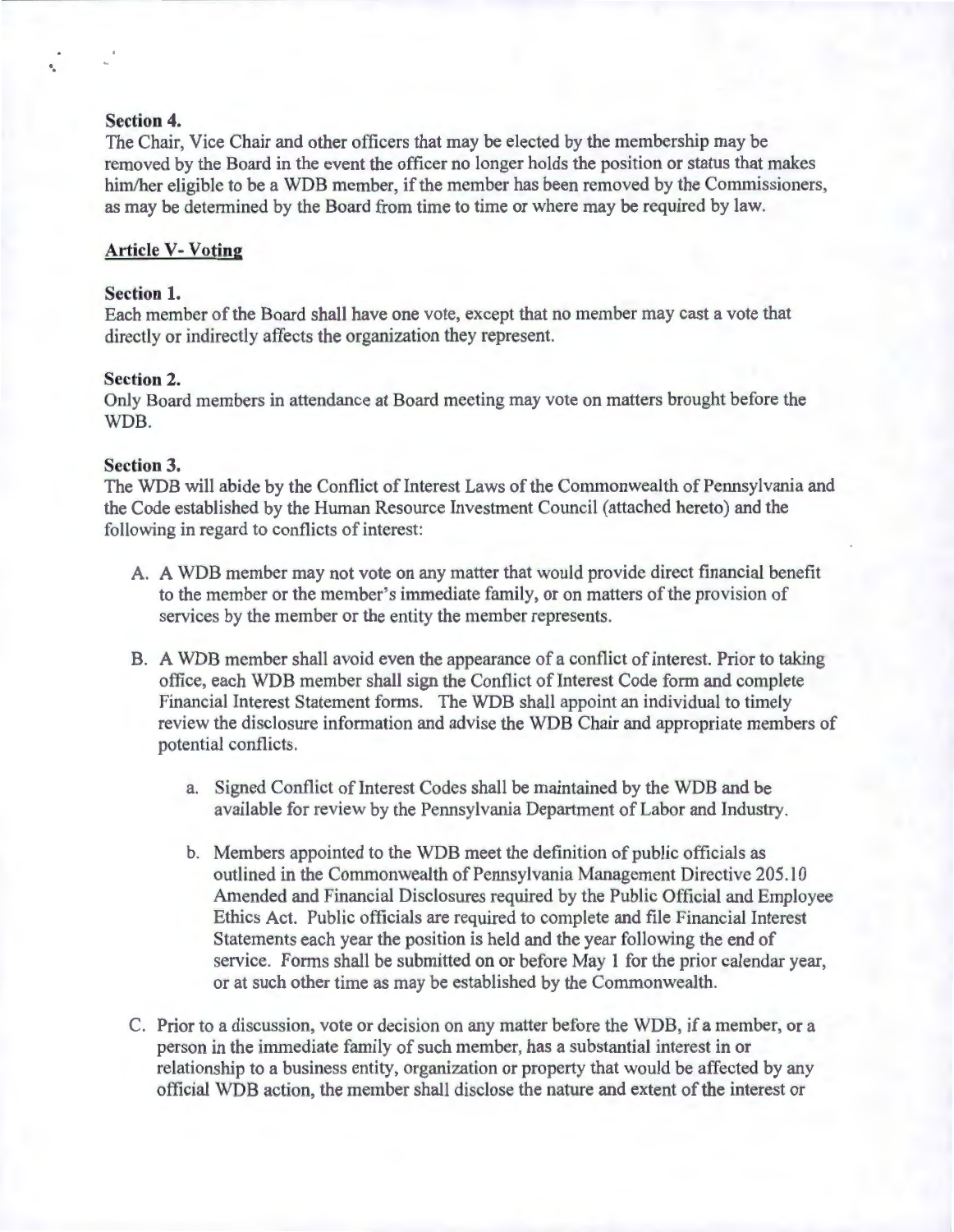relationship and shall abstain from discussion or voting on or in any other way participating in the decision on the matter. All abstentions shall be recorded in the minutes of the WDB meeting and be maintained as part of the official record.

- D. It is the responsibility of each WDB member to monitor potential conflicts of interest and bring it to the WDB's attention in the event a member does not make a self declaration.
- E. The WDB shall ensure that the WDB, WDB staff, the fiscal agent and the fiscal agent's staff do not direct and are not involved in the daily activities of its PA CareerLink Operator Consortium, workforce service providers, workforce system partners or contractors.
- F. WDB members or their organizations may receive services as a customer of local workforce service providers or workforce system partners.

### **Article VI - Committees**

### **Section 1.**

'·

The Chair may appoint or consolidate standing or adhoc committees when deemed necessary to facilitate the functions of the Board. Notwithstanding the foregoing, the PA Career Link Operator Consortium, Youth and Disability Services Committees may not be consolidated without amendment to the bylaws.

#### **Section 2.**

The WDB's standing committees are:

- A. Executive. The purpose of the Executive Committee is to set the vision and agenda for WDB. This committee consists of WDB Executive Director, Chair, Vice Chair and one additional private sector WDB member.
- B. Governance. The purpose of the Governance Committee is to assist the WDB by: (1) keeping the WDB informed of current best practices in corporate governance; (2) reviewing governance trends for their applicability to the WDB; (3) updating the WDB's governance principles and governance practices; and (4) advising those responsible on the skills, qualities and professional or educational experiences necessary to be effective WDB members. This committee consists of the WDB Executive Director, Chairman, Vice Chair, and such other WDB members or staff as may be appropriate. Membership is by invitation.
- C. Programming. The purpose of the Programming Committee is to oversee and advise on issues related to WDB-funded programming for all job seekers, including populations in Chester County experiencing barriers to employment. Membership for this committee consists of PA CareerLink Chester County staff and interested WDB members.
- D. PA CareerLink Operator Consortium. The WDB designates the PA CareerLink Operator Consortium as one-stop delivery system committee. The purpose of the PA CareerLink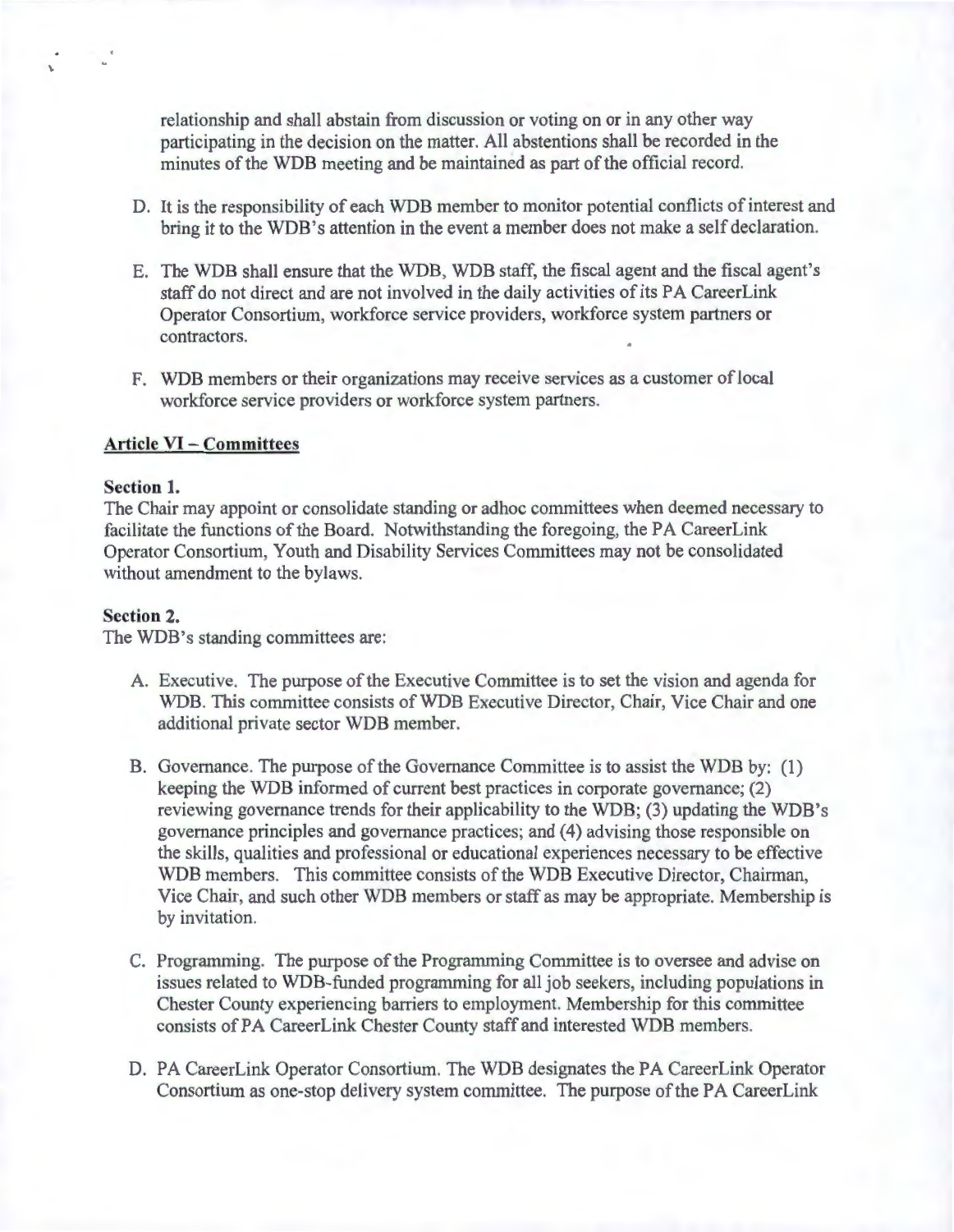Operator Consortium is to provide workforce and economic development services to job seekers and employers and to serve as link between the WDB and CareerLink staff. Membership is subject to membership requirements set forth in the Pennsylvania Department of Labor & Industry's Workforce Delivery System Policy 02-2014 v.2, effective October 1, 2014, as may be amended from time to time.

\

- E. Youth. The WDB designates the Council for the Workforce of Tomorrow(' Youth Council") as its standing committee to provide information and to assist with planning, operational and other issues related to the provision of services to youth, for so long as the Youth Council meets the criteria for a youth committee under WIOA. The further purpose of the Council for the Workforce of Tomorrow is to facilitate a workforce development system designed to provide youth with access to opportunities for educational enrichment and career exploration. The CWT supports youth during the dynamic transition from adolescence to adulthood through the provision of services offering academic, career, and post-secondary preparation, and leadership training. Membership shall include community based organizations and is subject to the specific requirements of the WIOA and is by appointment.
- F. Employer Engagement. The purpose of the Employer Engagement Committee is to provide guidance to the Business Services Team, which is responsible for the direct outreach to local employers. This committee acts as the bridge between the Business Services Team and the WDB. Membership for this committee is open to interested WDB members.
- G. Industry Partnership. The purpose of the Industry Partnership Committee is to bring together those industry partners with an interest in workforce development in Chester County, including but not limited to; education providers, industry partnerships, HireOne, employment specialists and CareerLink. The committee discusses the challenges and opportunities for workforce development in Chester County. Membership for this committee is open to interested WDB members.
- H. Marketing, Data and Outreach. The purpose of the Marketing, Data and Outreach Committee is to handle marketing and outreach for the WDB and CareerLink initiatives, including promoting WDB initiatives to the community, implementing a marketing plan, and dissemination of data to WDB members and the community. Membership for this committee is open to interested WDB members.
- I. Disability Services. The purpose the Disabilities Services Committee is to provide information and to assist with operational and other issues relating to the provision of services to individuals with disabilities, including issues relating to compliance with WIOA, if applicable, and applicable provisions of the Americans with Disabilities Act of 1990 regarding providing programmatic and physical access to the services, programs, and activities of the one-stop delivery system, as well as appropriate training for staff on providing supports for or accommodations to, and finding employment opportunities for, individuals with disabilities. Membership on this committee is open to interested WDB members.